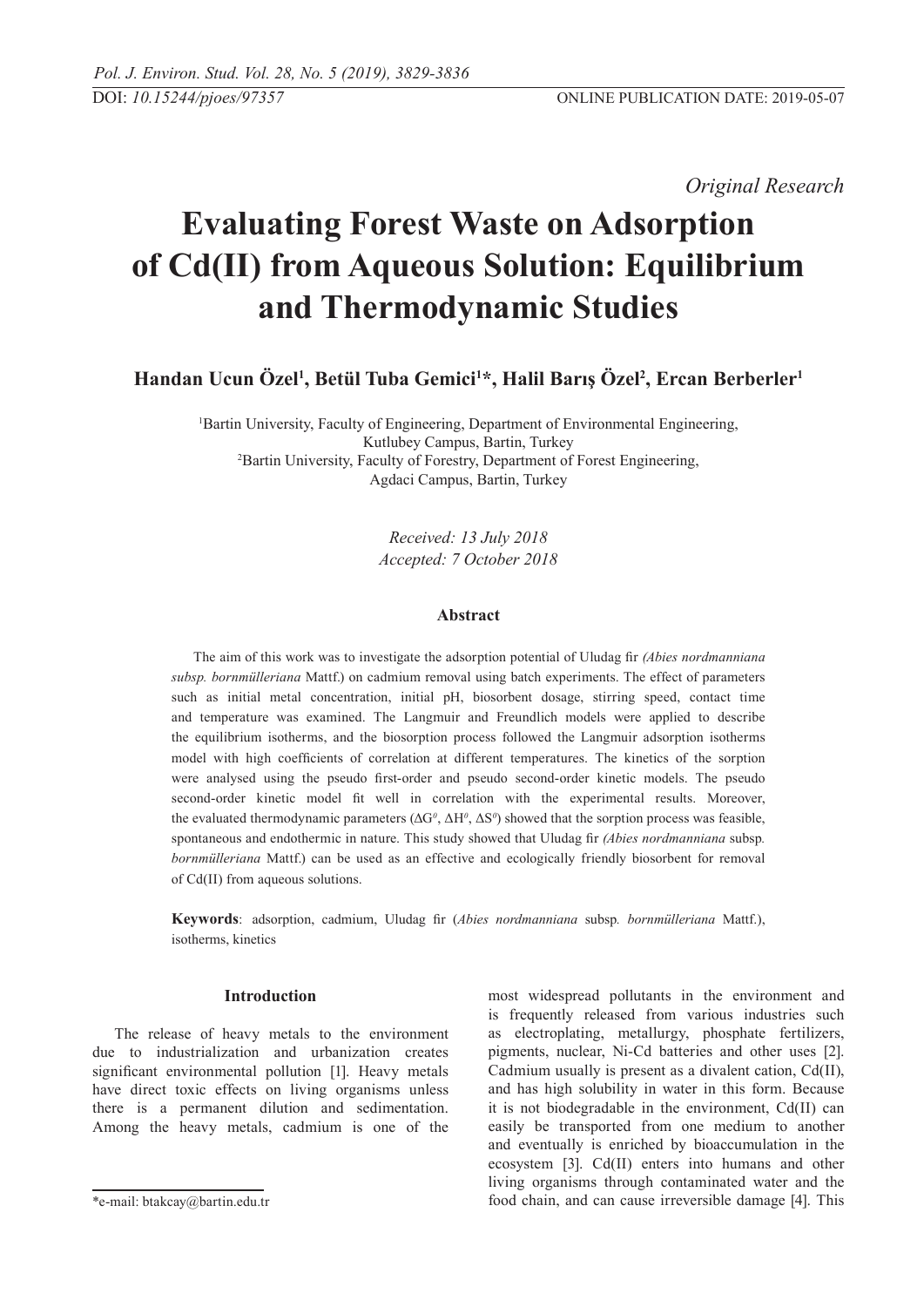Cd(II) pollution can lead to serious illnesses such as kidney damage, renal disorder, human carcinogen, and high blood pressure [5, 6]. For this reason, the use of an effective and economical method for removing Cd(II) from aquatic systems is an important issue for human health and the ecosystem [7].

Today, several techniques are applied to remove heavy metal contamination, such as chemical precipitation, reverse osmosis, membrane separation, ion-exchange methods and the biosorption process. Among these methods, the most economical and efficient process is biosorption process. Also, it is significantly necessary to develop alternative inorganic or organic sorbents that are inexpensive and abundant in the environment for removing heavy metals in biosorption processes. The search for cheap sorbents in biosorption applications has led to the search for the ability of forest and agricultural wastes to remove heavy metal ions. There are several studies on heavy metal removal using forest and agricultural waste such as bark from pinuspinaster [8]; sawdust of beech, linden and poplar trees [9]; pine cone powder [10]; castor seed hull [11]; cashew nut shell [12]; wheat straw [13]; bark, chestnut bur, sawdust, pinecone, pine needle and pinenut cone [14]; and *Pinus sylvestris* L. [15].

In this study, Uludag fir (*Abies nordmanniana* subsp. *bornmülleriana* Mattf.) of forest waste was evaluated as a biosorbent for removing Cd(II) from aqueous solution using the batch sorption technique. The effect of parameters, including initial metal concentration, initial pH, biosorbent dosage, stirring speed, temperature and contact time were studied. Two isotherm models (Langmuir and Freundlich) were applied to describe the distribution of metal ions between the liquid phase and the solid phase at constant temperature. Moreover, kinetic (pseudo first-order and pseudo second-order) and thermodynamic  $(\Delta G^0, \Delta H^0, \Delta S^0)$  behaviors of the Cd(II) ions onto Uludag fir were carried out to get information about adsorption studies.

#### **Material and Methods**

# Chemicals

All purchased chemicals were analytical grade provided by Sigma Aldrich. Cd(II) solutions were prepared from the  $CdCl<sub>2</sub>$  salt in analytical purity. A standard stock Cd(II) solution was prepared at a concentration of 250 mg/L and desired concentrations (5-50 mg/L) of cadmium were prepared by making various dilutions using stock solution with distilled water. The pH was adjusted using diluted 0.1 M HCl and 0.1 M NaOH solution.

#### Preparation of Biosorbent

Uludag fir (*Abies nordmanniana* subsp. *bornmülleriana* Mattf.) was selected in these experiments as a biosorbent and obtained from Bartin, Turkey. This material was washed with distilled water and dried at 80ºC for 24 hours. The dried biomass was ground and sieved through a 0.5-1 mm particle size.

## Experimental Apparatus

Biosorption experiments were carried out in 250-mL Erlenmeyer flasks using 100 mL (25 mg/L) metal-bearing solution with 5g/L of the dried adsorbents. The sample was stirred for 180 min. using an orbital shaker (Jeio Tech IST-4075R) at a constant stirring speed of 150 rpm. After the adsorption process, the solution was centrifuged for 5000 rpm using a Nüve NF200 centrifuge. The concentrations of Cd(II) in the solutions before and after adsorption were determined by a Shimadzu AA7000 atomic adsorption spectrophotometer.

#### **Results and Discussion**

#### Effect of Initial Metal Concentrations

The effect of initial Cd(II) concentrations onto adsorption performance in the range of 5 mg/L to 50 mg/L was studied. The results are shown in Fig. 1. It has been seen that the removal efficiency of Cd(II) decreased as the initial concentration was increased and the maximum initial metal concentration was found to be 5 mg/L (93.6%). Moreover, adsorption capacity increased from 0.94 mg/g to 5.79 mg/g while the initial Cd concentration was increased from 5 mg/L to 50 mg/L. As the concentration of Cd (II) increases, the driving force increases, and the diffusion of Cd(II) ions from the solution to the adsorbent surface accelerates. Moreover, adsorption efficiency decreased with increasing initial concentration because of the lack of active binding sites. It is easier to bind the Cd(II) ions to the biosorbent at low initial concentrations because there is sufficient binding area for the metal ions.



Fig. 1. Effect of initial Cd(II) concentrations.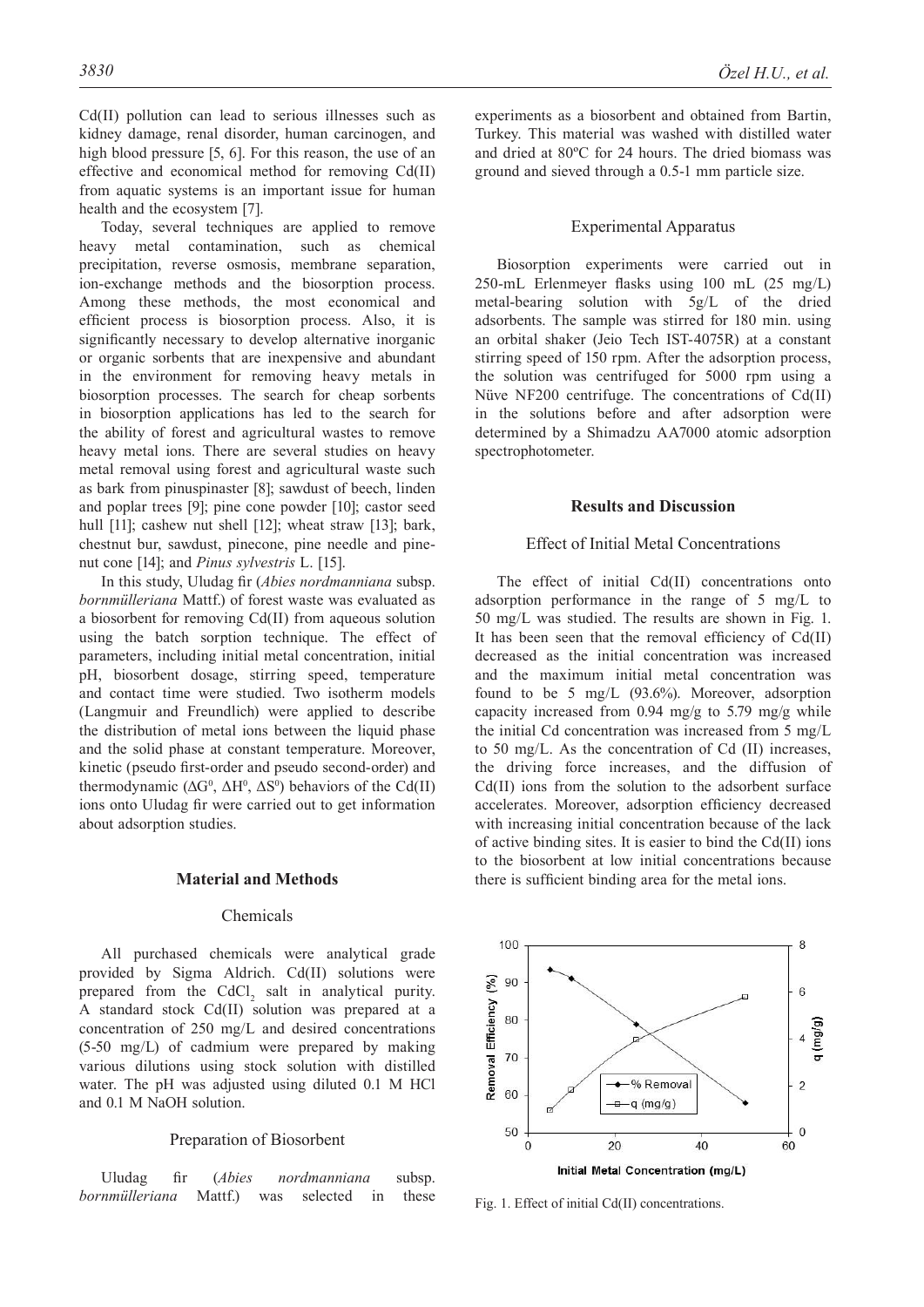

## Effect of Initial pH

The pH of the medium is an important parameter because hydrogen and hydroxyl ions may strongly affect the biosorption mechanism, such as the type of metal ions and the surface properties of the adsorbent. Thus, adsorption performance is significantly influenced by the initial pH for removal of metal ions. In this study, the effect of initial pH at 3.2-8.0 on Cd(II) removal was investigated and the results are presented in Fig. 2. The adsorption efficiency increased from 10.1% to 78.9% with the increase of pH from 3.2 to 6.5. Adsorption efficiency changed very little in pH range of 6.5-8.0. According to the results, hydrogen ions and metal ions are in competition, which leads to reduced efficiency at low pH values. As the pH value increases, the hydrogen ion concentration in the solution decreases and the negative charge on the adsorbent surface increases. This positively affects the adsorption of Cd(II) ions and increases adsorption efficiency [16]. The optimum pH value was found to be 6.5 and this pH value was used in subsequent studies.



Fig. 3. Effect of biosorbent dosage.



Fig. 2. Effect of initial pH. Fig. 4. Effect of stirring speed.

## Effect of Biosorbent Dosage

Stirring speed (rpm)

The effect of biosorbent dosage was investigated in the range of 1-15  $g/L$  and the results are presented in Fig. 3. The removal efficiency of Cd(II) increased from 18.6% to 91.8% as the biosorbent dosage was increased from  $1g/L$  to 15  $g/L$ . According to the results, when the biosorbent dosage is increased from 1 g/l to 10 g/L, the adsorption efficiency is increased rapidly. Moreover, there was no significant change in removal efficiency at 10 and 15 g/L biosorbent dosage. When the adsorbent dosage increases, the biosorbent surface area and suitable active binding sites for binding of the Cd(II) ions to the surface of biosorbent are increased, resulting in increased adsorption efficiency.

## Effect of Stirring Speed

The effect of stirring speed was studied in the range of 100-200 rpm at 5 and 10 g/L and the results are shown in Fig. 4. According to the result, as the stirring speed increased from 100 to 200 rpm, removal efficiency of Cd(II) increased from 74.7% to 80.3% at 5 g/L and from 85.3% to 91.2% at 10 g/L. As seen from the results, stirring speed did not significantly affect removal efficiency – especially when the mixing speed was increased to 150 rpm or 200 rpm.

# Effects of Temperature and Contact Time

In this study, the effect of temperature was investigated in the range of  $15-45^{\circ}$ C and the results are presented in Fig. 5. According to the obtained data, as the temperature increased from 15ºC to 45ºC, removal efficiency increased, but there was not much change in adsorption efficiency. Higher temperatures generally increase biosorption performance due to increased surface activity and kinetic energy of the solute [17]. The increase in surface activity suggests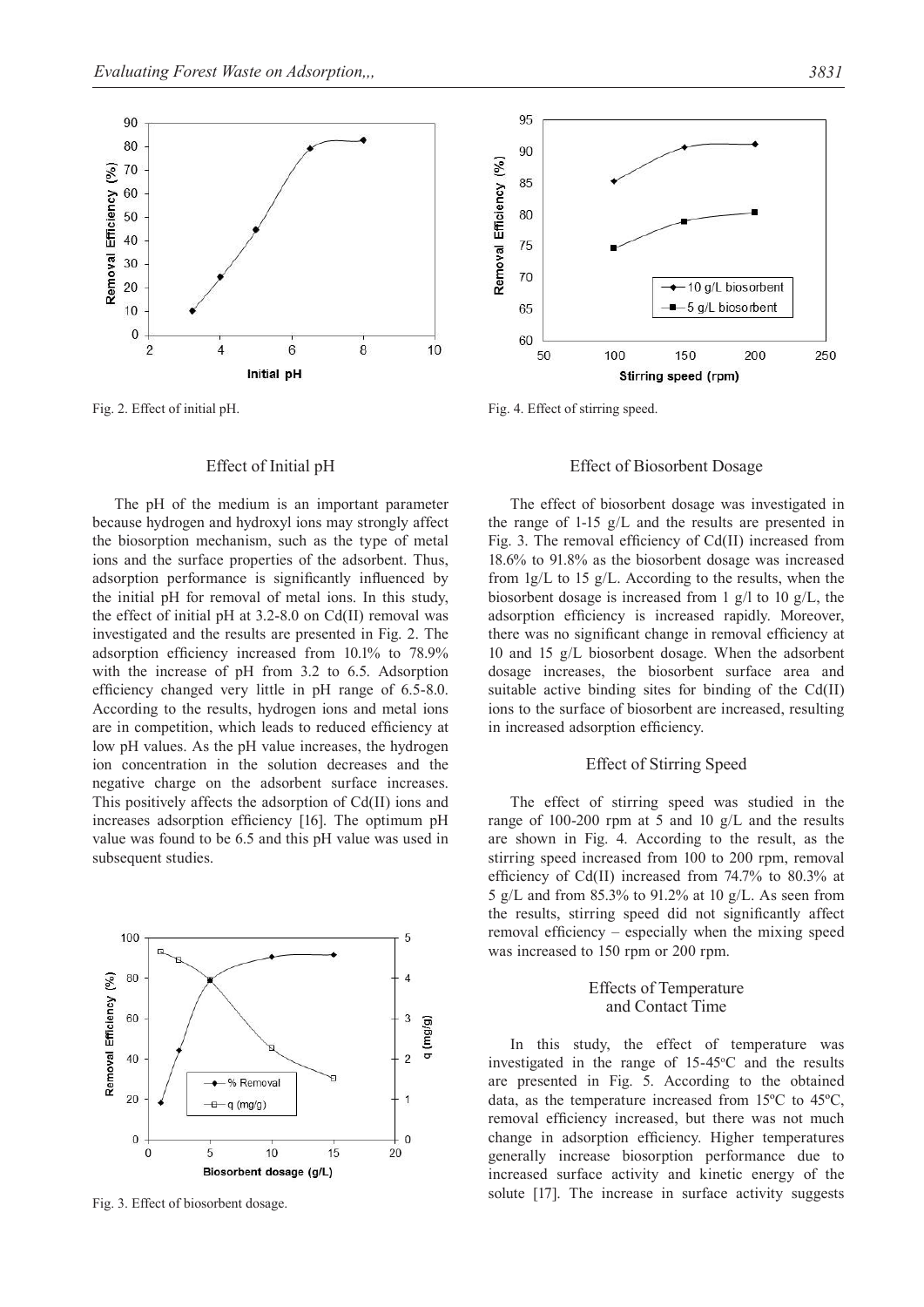

Fig. 5. Effect of temperature and contact time.

that the adsorption between Cd(II) and Uludag fir is endothermic. In addition, when the contact time is examined, it was observed that from Fig. 5, the adsorption of Cd is very fast because of the presence of many suitable binding sites and larger surface area in the first 15 min. The adsorption proceeds slowly after 15 min. due to the decrease of the binding sites, and the biosorption equilibrium occurred within 60 min. After this equilibrium time, the amount of biosorbed cadmium ions did not significantly change with time.

#### Adsorption Isotherms

The isotherms data were characterized by the Langmuir and Freundlich equations. Linear form of the Langmuir and Freundlich isotherms is given by Eqs. (1) and (2), respectively:

$$
\frac{1}{q_e} = \frac{1}{q_m} + \frac{1}{K_L.q_m} \cdot \frac{1}{C_e}
$$
 (1)

$$
\log q_e = \log K_f + \frac{1}{n} \log C_e \tag{2}
$$

...where  $q_m$  is maximum adsorption capacity (mg/g) and  $K_{\text{L}}$  is the Langmuir constant (L/mg). When  $1/q_e$ was plotted against 1/Ce, the values of  $q_{\text{m}}$  and  $K_{\text{L}}$  were obtained from the slope and intercept of the fitted line,

respectively.  $K_f$  and n are the Freundlich constants. These parameters can be determined from the plot of log  $q_e$  vs. log*C*e. In this study, the Langmuir and Freundlich models were applied to describe the equilibrium isotherms at different temperatures (15-45ºC). The biosorption isotherms are presented in Table 1. Comparing the R2 values between Freundlich and Langmuir models, the Langmuir equation has better values for the adsorption of Cd(II) than the Freundlich equation at all temperature values. According to the obtained data, the biosorption process followed the Langmuir adsorption isotherms model with high coefficients of correlation at different temperatures  $(R^2>0.99)$ . The maximum biosorption capacity  $q_m$  for Cd(II) at 45<sup>o</sup>C was obtained as 3.915 mg/g.

#### Adsorption Kinetics

Knowledge of the kinetics of any biosorption process is crucial in order to explain the sorption mechanisms. The kinetic characteristics of adsorption process were described by pseudo first-order rate Eq. (3) and pseudo second-order equation Eq. (4):

$$
\log(q_e - q_t) = \log q_e - \left(\frac{k_1}{2.303}\right) t
$$
  

$$
\frac{t}{q_t} = \frac{1}{k_2(q_e)^2} + \frac{t}{q_e}
$$
 (4)

...where *t* is the contact time (min);  $k_1$  is the firstorder adsorption rate constant (min<sup>-1</sup>), and *q<sub>e</sub>* and *q<sub>t</sub>* are adsorption capacity at equilibrium and time *t*, respectively (mg/g). When  $log(q_e - q_t)$  was plotted against t, the values of  $q_e$  and  $k_l$  were obtained from the slope and intercept of the fitted line, respectively.  $k_2$  is the secondorder adsorption rate constant (g/mg min). When  $t/q_t$  was plotted against t, the values  $q_e$  and  $k_2$  were determined from the slope and intercept of the plot, respectively. Finally, initial sorption rate Eq.  $(5)$  is:

$$
h = k_2 (q_e)^2 \tag{5}
$$

…where *h* is the initial sorption rate (mg/g min). The kinetic studies were applied at 15ºC, 25ºC, and 45ºC, and the results are shown in Table 2 and Fig. 6 (a-b).

Table 1. Langmuir and Freundlich isotherm parameters for the biosorption of Cd(II).

|                 |                | Freundlich Isotherms | Langmuir Isotherms |                |                  |       |  |
|-----------------|----------------|----------------------|--------------------|----------------|------------------|-------|--|
| $T (^{\circ}C)$ | $\mathbf{N}_c$ | n                    | $R^2$              | $q_{m}$ (mg/g) | $K_{L}$ , (L/mg) | $R^2$ |  |
| 15              | 1.553          | 2.554                | 0.932              | 2.672          | 1.941            | 0.999 |  |
| 25              | 1.726          | 2.320                | 0.975              | 3.508          | 1.501            | 0.995 |  |
| 45              | 1.904          | 2.359                | 0.962              | 3.915          | 1.589            | 0.991 |  |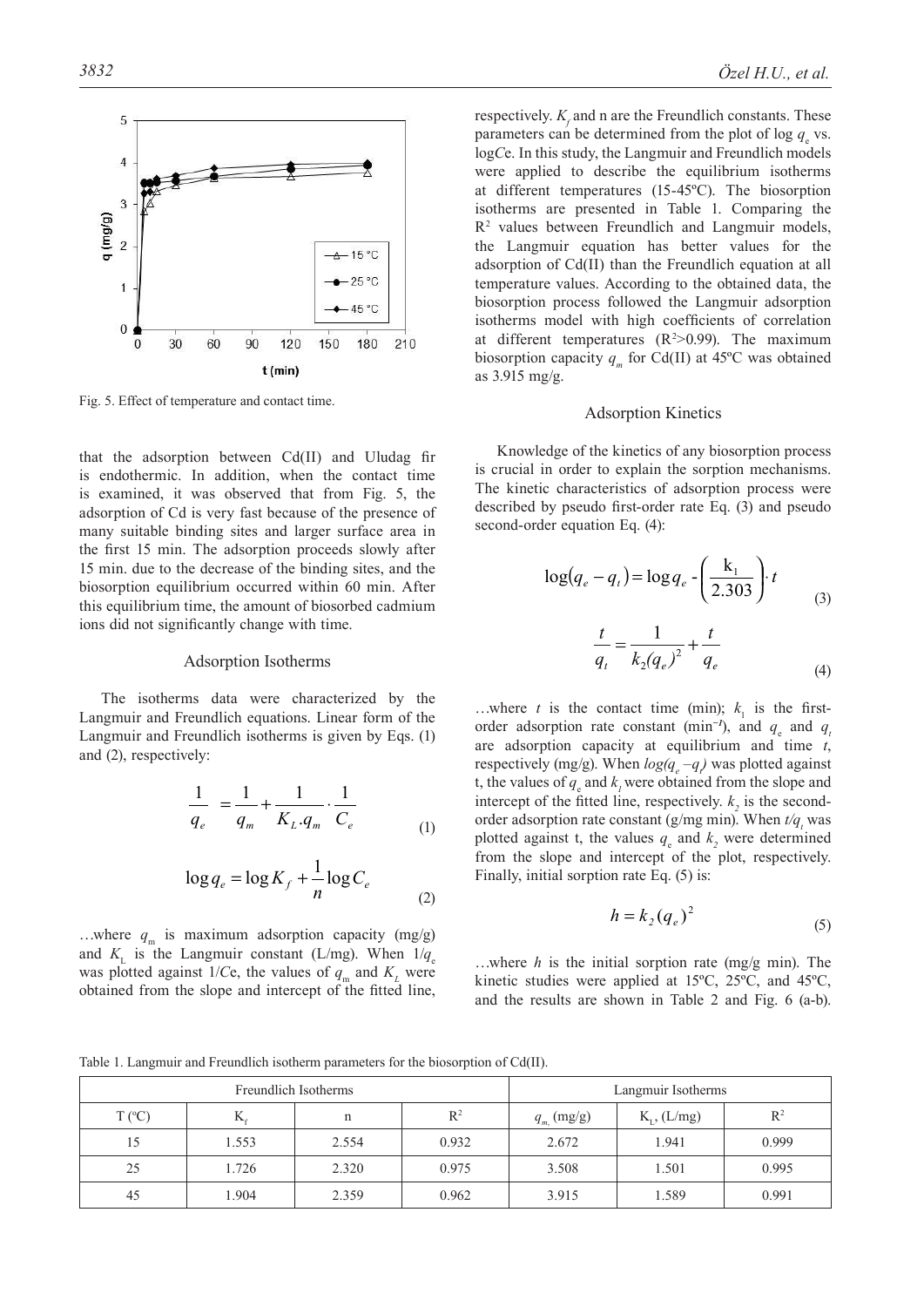| $T (^{\circ}C)$ | Pseudo first-order |          |                    |                | Pseudo-second order |                    |             |                |
|-----------------|--------------------|----------|--------------------|----------------|---------------------|--------------------|-------------|----------------|
|                 | $q_{e, exp}$       | k(1/min) | $q_{e,cal}$ (mg/g) | $\mathbb{R}^2$ | $q_{e,cal}$ (mg/g)  | $k$ , $(g/mg min)$ | h(mg/g min) | $\mathbb{R}^2$ |
| 15              | 3.680              | 0.024    | 1.073              | 0.705          | 3.805               | 0.107              | 1.549       | 0.999          |
| 25              | 3.910              | 0.020    | 0.852              | 0.570          | 3.962               | 0.114              | 1.785       | 0.999          |
| 45              | 3.950              | 0.032    | .074               | 0.820          | 4.031               | 0.125              | 2.035       | 0.999          |

Table 2. Kinetic parameters for biosorption of Cd(II).

In the pseudo second-order kinetic model, the  $\mathbb{R}^2$  value was found to be higher than the pseudo first-order model. Also  $q_{\text{e,cal}}$  and  $q_{\text{e,err}}$  values are found to be closer in the pseudo second-order model. This indicates that the pseudo second-order model is more suitable for biosorption of Cd(II).

## Activation Energy

Activation energy is determined according to the Arrhenius equation Eq. (6):



Fig. 6. Plots if biosorption kinetic equations: (a) pseudo firstorder and (b) pseudo second-order biosorption kinetics.

$$
\ln k = \left(\frac{-E_a}{RT}\right) + \ln A \tag{6}
$$

...where  $E_a$  is activation energy,  $T$  is temperature (Kelvin), *R* is the gas constant (8.314 J/mol.K) and *A* is a constant (frequency factor).  $E_a$  was calculated from the slope of *ln k* versus *1/T* plot. In this study, activation energy for the biosorption of Cd(II) onto Uludag fir was determined. The results are presented in Fig. 7. The activation energy of biosorption  $(E_a)$  and correlation coefficient  $(R^2)$  were found to be 3.984 kJ/mol and 0.99, respectively. According to the results, it can be said that biosorption of Cd(II) by Uludag fir is physisorption. There are two types of adsorption, including physical and chemical. The activation energy for physical adsorption is usually not more than 4.2 kJ/mol, since the forces involved in physical adsorption are weak. Chemical adsorption is specific and involves forces much stronger than in physical adsorption. Two kinds of chemical adsorption are encountered, activated and, less frequently, nonactivated. Activated chemical adsorption means that the rate varies with temperature according to a finite activation energy (between 8.4 and 83.7 kJ/mol) in the Arrhenius equation (high  $E_a$ ). However, in some systems chemisorption occurs very rapidly, suggesting that the activation energy is near zero. This is termed non-activated chemisorption [18, 19].



Fig. 7. Activation energy.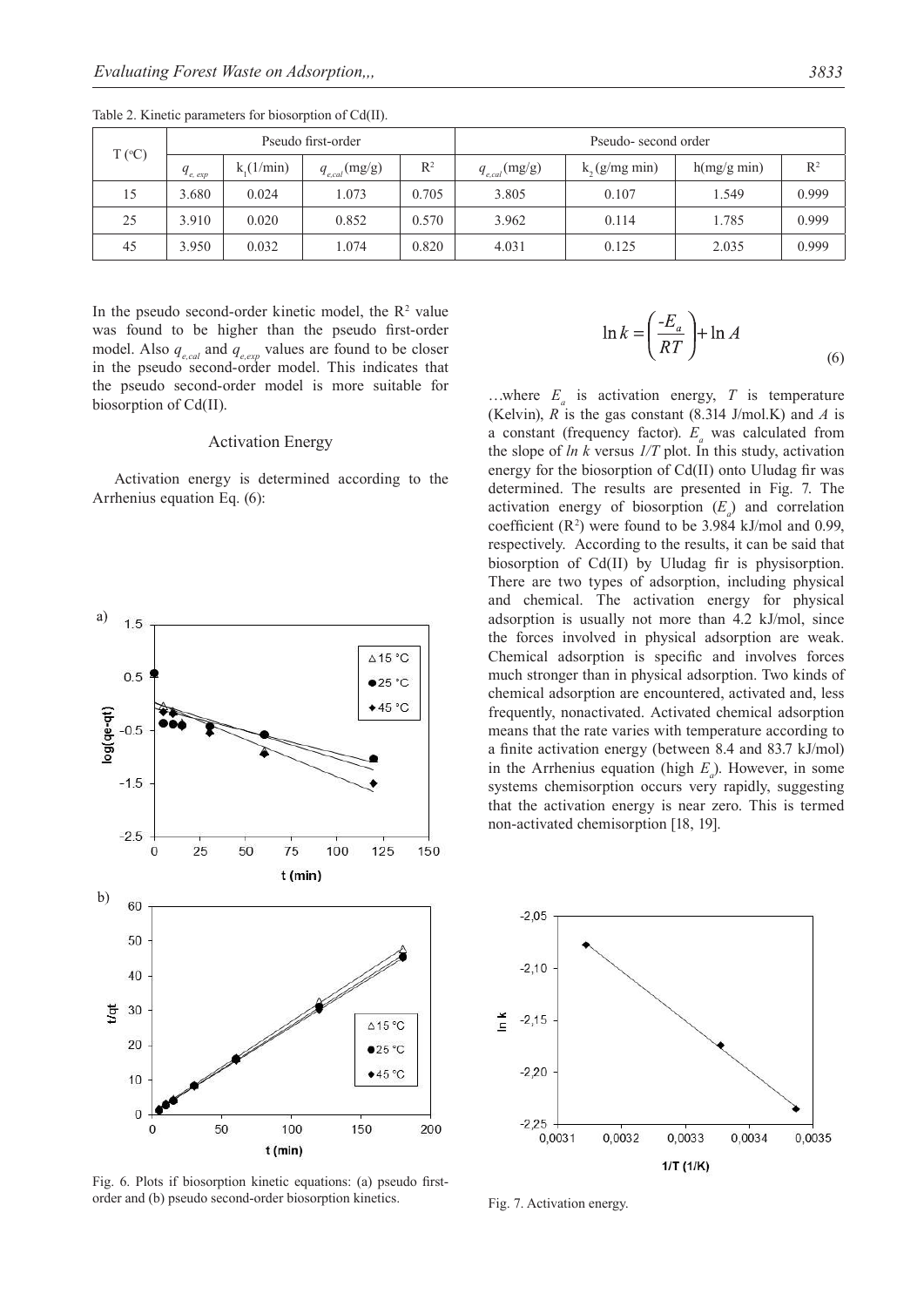Table 3. Thermodynamic parameters for the biosorption of Cd(II).

#### Thermodynamic Parameters

Thermodynamic parameters of standard Gibbs free energy (Δ*G°*), standard enthalpy (Δ*H°*) and standard entropy (Δ*S°*) were determined:

$$
\ln K_d = \frac{\Delta S^o}{R} - \frac{\Delta H^o}{RT}
$$
 (7)

$$
\Delta G^{\circ} = \Delta H^{\circ} - T\Delta S^{\circ} \tag{8}
$$

$$
K_d = \frac{q_e}{C_e} \tag{9}
$$

...where  $K_d$  is the distribution coefficient for adsorption, *T* (K) is the temperature, and R (J·mol*−1·K−1*) is the gas constant. The amounts of Δ*H° and ΔS°* could be calculated from the slope and intercept of the straight line obtained by plotting ln *Kd* against 1/*T*, respectively. Values of thermodynamic parameters should be taken into consideration in order to determine the spontaneity, feasibility and nature of the biosorption process. [15, 20]. The values of  $\Delta G^{\circ}$ ,  $\Delta H^0$ , and  $\Delta S^0$  are presented in Table 3. In this study, negative *ΔG<sup>0</sup>* values for all studied temperatures showed that the biosorption |process was feasible and spontaneous. The positive value of *ΔH<sup>0</sup>* (0.970 kJ/Kmol) indicated that the biosorption process is endothermic. Moreover, the positive value of ΔS*<sup>0</sup>* (96.218 J/mol K) indicates the randomness at the biosorbent-solution interface.

#### **Conclusions**

The objective of this work was to evaluate the application of Uludag fir (*Abies nordmanniana subsp. bornmülleriana* Mattf.) as biosorbent for the removal of Cd(II) from aqueous solutions by batch biosorption experiments. The parameters, including initial Cd(II) concentrations, initial pH, adsorbent dosage, stirring speed, temperature and contact time, were investigated. According to the results, the biosorption process was strongly affected by these parameters. Also, the Langmuir and Freundlich models were used to describe the equilibrium biosorption data of Cd(II) onto Uludag fir. The equilibrium data fits Langmuir adsorption isotherms model, and adsorption capacity

was found to be 3.915 mg/g at optimized conditions. Adsorption kinetics of Cd(II) follow the pseudo second-order model. Thermodynamic parameters (ΔG*<sup>0</sup>* , ΔH*<sup>0</sup>* , ΔS*<sup>0</sup>* ) also showed that the sorption process was feasible, spontaneous and endothermic in nature. The activation energy of biosorption  $(E_a)$  and correlation coefficient  $(R^2)$  was found to be 3.984 kJ/mol and 0.99, respectively. The results obtained showed that this environmentally friendly, efficient and low-cost Uludag fir (*Abies nordmanniana subsp. bornmülleriana* Mattf.) as a biosorbent can be useful for the removal of Cd(II) from aqueous solutions.

#### **Acknowledgements**

The authors would like to thank Bartin University for the support of the foundation under project No. BAP 2017-FEN-A-001.

#### **Conflict of Interest**

The authors have not declared any conflict of interest.

#### **References**

- 1. HEGAZI H.A. Removal of heavy metals from wastewater using agricultural and industrial wastes as adsorbents. Housing and Building National Research Center, **9** (3), 276, **2013**.
- 2. RATHORE N.S., LEOPOLD A., PABBY A.K., FORTUNY A., COLL M.T., SASTRE A.M. Extraction and permeation studies of Cd(II) in acidic and neutral chloride media using Cyanex 923 on supported liquid membrane. Hydrometallurgy, **96**, 81, **2009**.
- 3. WANG B., GAO B., WAN Y. Entrapment of ball-milled biochar in Ca-alginate beads for the removal of aqueous Cd(II). Journal of Industrial and Engineering Chemistry, **61**, 161, **2018**.
- 4. CHENG Q., HUANG Q., KHAN S., LIU Y., LIAO Z., LI G., OK Y.S. Adsorption of Cd by peanut husks and peanut husk biochar from aqueous solutions. Journal of Ecological Engineering, **87**, 240, **2016**.
- 5. NGUYEN T.A.H., NGO H.H., GUO W.S., ZHANG J., LIANG S., YUE Q.Y., Li Q., NGUYEN T.V. Applicability of agricultural waste and biproducts for adsorptive removal of heavy metals from wastewater. Bioresource Technology, **148**, 574, **2013**.
- 6. KUMAR P.S., RAMAKRISHNAN K., KIRUPHA S.D., SIVANESAN S., Thermodynamic and kinetic studies of cadmium adsorption from aqueous solution onto rice husk. Brazilian Journal of Chemical Engineering, **27** (2), 347, **2010**.
- 7. TU Y.J., YOU C.F., CHANG C.K. Kinetics and thermodynamics of adsorption for Cd on green manufactured nano-particles. Journal of Hazardous Materials, **235**, 116, **2012**.
- 8. CUTILLAS-BARREIRO L., PARADELO R., IGREXAS-SOTO A., NUNEZ-DELGADO A., FERNANDEZ-